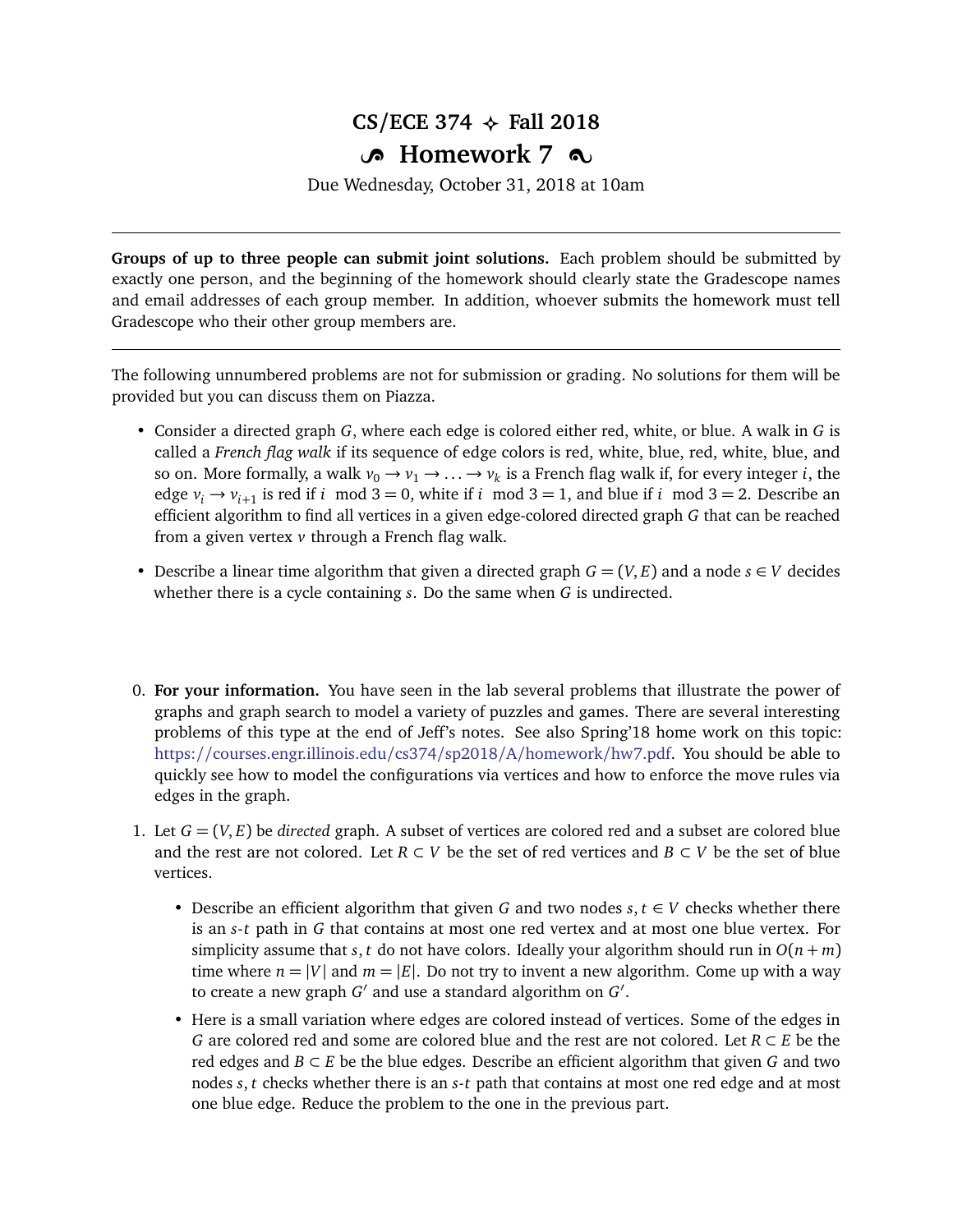No proofs necessary but your algorithms should be clear.

- 2. Let  $G = (V, E)$  be a directed graph.
	- Describe a linear-time algorithm that outputs all the nodes in *G* that are contained in some cycle. More formally you want to output

 $S = \{v \in V \mid \text{there is some cycle in } G \text{ that contains } v\}.$ 

• Describe a linear time algorithm to check whether there is a node  $v \in V$  such that  $v$  can reach every node in *V*. First solve the problem when *G* is a DAG and then generalize it via the meta-graph construction.

No proofs necessary but your algorithm should be clear. Use known algorithms as black boxes rather. In particular the linear-time algorithm to compute the meta-graph is useful here.

- 3. Given an *undirected* connected graph  $G = (V, E)$  an edge  $(u, v)$  is called a cut edge or a bridge if removing it from *G* results in two connected components (which means that *u* is in one component and *v* in the other). The goal in this problem is to design an efficient algorithm to find *all* the cut-edges of a graph.
	- What are the cut-edges in the graph shown in the figure?



- Given G and edge  $e = (u, v)$  describe a linear-time algorithm that checks whether e is a cut-edge or not. What is the running time to find all cut-edges by trying your algorithm for each edge? No proofs necessary for this part.
- Consider *any* spanning tree *T* for *G*. Prove that every cut-edge must belong to *T*. Conclude that there can be at most  $(n - 1)$  cut-edges in a given graph. How does this information improve the algorithm to find all cut-edges from the one in the previous step?
- Suppose *T* is any spanning tree of *G*. Root it at some arbitrary node. Prove that an edge  $(u, v)$  in *T* where *u* is the parent of *v* is a cut-edge iff there is no edge in *G*, other than  $(u, v)$ , with one end point in  $T_\nu$  (sub-tree of  $T$  rooted at  $\nu$ ) and one end point outside  $T_\nu$ .
- Now consider the DFS tree *T*. Use the property in the preceding part to design a linear-time algorithm that outputs all the cut-edges of *G*. What additional information can you maintain while running DFS? Recall that there are no cross-edges in a DFS tree *T*. You don't have to prove the correctness of the algorithm.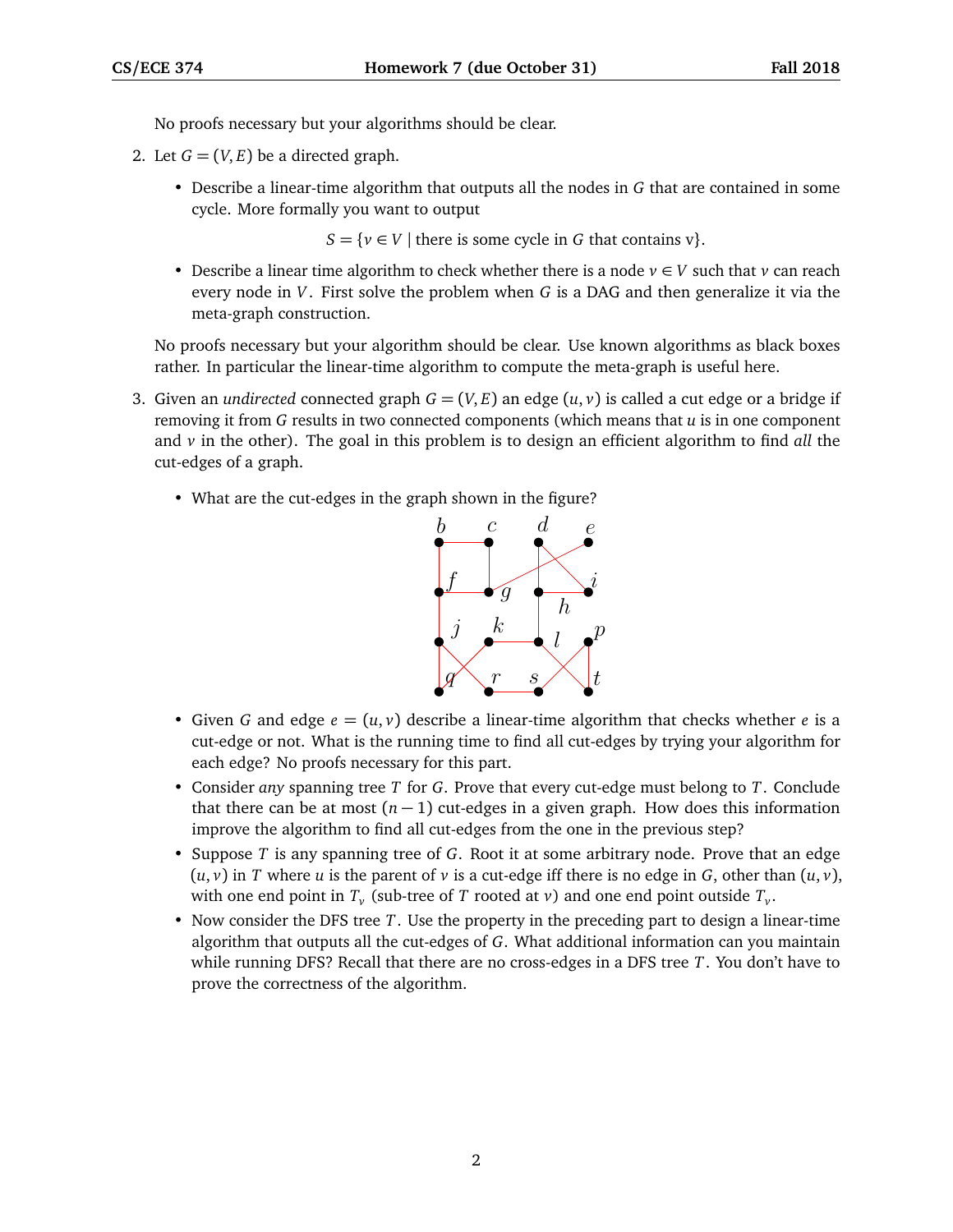## **Solved Problem**

- 4. Professor McClane takes you out to a lake and hands you three empty jars. Each jar holds a positive integer number of gallons; the capacities of the three jars may or may not be different. The professor then demands that you put exactly *k* gallons of water into one of the jars (which one doesn't matter), for some integer *k*, using only the following operations:
	- (a) Fill a jar with water from the lake until the jar is full.
	- (b) Empty a jar of water by pouring water into the lake.
	- (c) Pour water from one jar to another, until either the first jar is empty or the second jar is full, whichever happens first.

For example, suppose your jars hold 6, 10, and 15 gallons. Then you can put 13 gallons of water into the third jar in six steps:

- Fill the third jar from the lake.
- Fill the first jar from the third jar. (Now the third jar holds 9 gallons.)
- Empty the first jar into the lake.
- Fill the second jar from the lake.
- Fill the first jar from the second jar. (Now the second jar holds 4 gallons.)
- Empty the second jar into the third jar.

Describe and analyze an efficient algorithm that either finds the smallest number of operations that leave exactly *k* gallons in any jar, or reports correctly that obtaining exactly *k* gallons of water is impossible. Your input consists of the capacities of the three jars and the positive integer *k*. For example, given the four numbers 6, 10, 15 and 13 as input, your algorithm should return the number 6 (for the sequence of operations listed above).

**Solution:** Let *A*, *B*, *C* denote the capacities of the three jars. We reduce the problem to breadth-first search in the following directed graph:

- $V = \{(a, b, c) \mid 0 \le a \le p \text{ and } 0 \le b \le B \text{ and } 0 \le c \le C\}$ . Each vertex corresponds to a possible *configuration* of water in the three jars. There are  $(A + 1)(B + 1)(C + 1) = O(ABC)$ vertices altogether.
- The graph has a directed edge  $(a, b, c) \rightarrow (a', b'c')$  whenever it is possible to move from the first configuration to the second in one stap. Specifically, there is an adge from  $(a, b, c)$  to first configuration to the second in one step. Specifically, there is an edge from  $(a, b, c)$  to each of the following vertices (except those already equal to  $(a, b, c)$ ):
	- **–** (0, *b*,*c*) and (*a*, 0,*c*) and (*a*, *b*, 0) dumping a jar into the lake

- 
$$
(A, b, c)
$$
 and  $(a, B, c)$  and  $(a, b, C)$  — filling a jar from the lake

- **–**  $\int (0, a+b, c)$  if  $a+b \leq B$  $(a + b - B, B, c)$  if  $a + b \ge B$  $\mathcal{L}$ — pouring from the first jar into the second
- **–**  $\int (0, b, a + c)$  if  $a + c \leq C$  $(a + c - C, b, C)$  if  $a + c \geq C$  $\mathcal{L}$ — pouring from the first jar into the third
- **–**  $\int (a+b,0,c)$  if  $a+b \leq A$  $(A, a + b - A, c)$  if  $a + b \ge A$  $\mathcal{L}$ — pouring from the second jar into the first